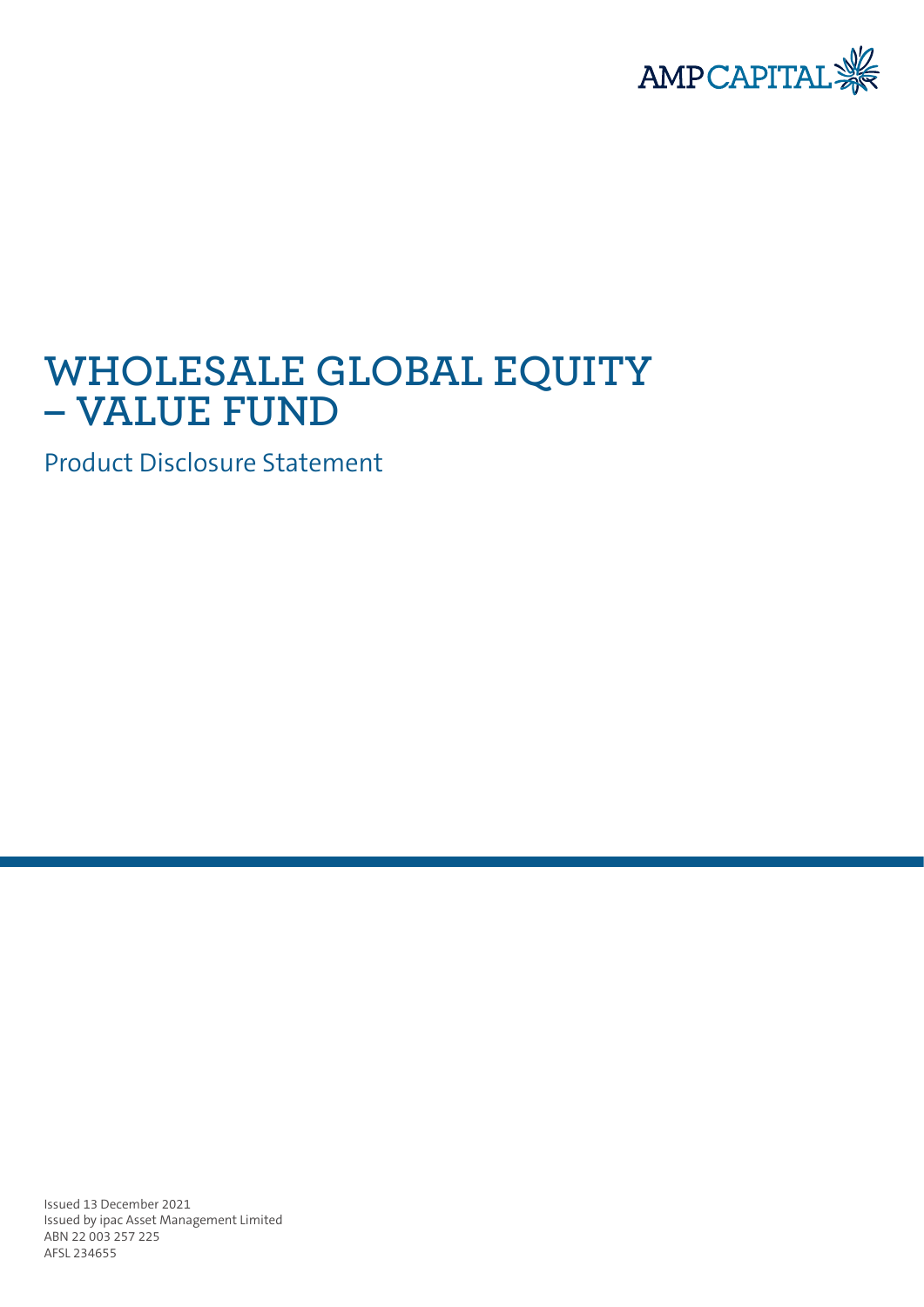### **CONTENTS**

| 1. About ipac Asset Management Limited                                  | $\overline{3}$ |
|-------------------------------------------------------------------------|----------------|
| 2. How the Wholesale Global Equity - Value Fund works                   | $\overline{3}$ |
| 3. Benefits of investing in the Wholesale Global Equity - Value<br>Fund | $\overline{4}$ |
| 4. Risks of managed investment schemes                                  | 4              |
| 5. How we invest your money                                             | 5              |
| 6. Fees and costs                                                       | 6              |
| 7. How managed investment schemes are taxed                             | 7              |
| 8. How to apply                                                         | 8              |
|                                                                         |                |

[Contacting](#page-7-1) NMFM [8](#page-7-1)

#### **Important information**

This Product Disclosure Statement (PDS):

- provides a summary of significant information about the Wholesale Global Equity – Value Fund (the Fund) and your investment in the Fund, and
- incorporates a number of references to further important information, each of which forms part of this PDS. This 'incorporated information' is indicated by the symbol **//** and is available online at **<www.ampcapital.com/pds/auwgv/m>**.

Before making a decision about investing or reinvesting in the Fund, all investors should consider the information in the PDS and all the incorporated information.Acopy ofthe current PDS and incorporated information can be obtained free of charge, on request by contacting us on 1300 084 023.

Information in this PDS can help investors compare the Fund to other funds they may be considering. The information in this PDS is general information only and does not take into account any investor's personal objectives, financial situation or needs. All investors should obtain financial advice that is tailored to their circumstances.

No company in the AMP Group or any investment manager assumes any liability to investors in connection with investment in the Fund or guarantees the performance ofthe Responsible Entity's obligations to investors, the performance of the Fund or any particular rate of return. The repayment of capital is not guaranteed. Investments in the Fund are not deposits or liabilities of any company in the AMP Group.

NMFM has provided consent to the statements made by or about them in this document and has not withdrawn that consent prior to the issue ofthis document.No company in theAMPGroup otherthan the Responsible Entity is responsible for any statements or representations made in this document.

The offer in this PDS is available only to eligible persons as set out in this PDS, who receive the PDS (including electronically) within Australia.We can only accept applications signed and submitted from within Australia. We cannot accept cash. Unless otherwise specified, all dollar amounts in this PDS are Australian dollars.

AllianceBernstein Investment Management Australia Limited (AB) has consented to being named as investment manager of the Fund and to the inclusion of the statements made by or about them in this document, in the form and context in which they appear. AB takes no responsibility for the preparation of, or statements made in, any other parts of the PDS. AB has not made or purported to make any statement contained in the PDS or caused its issue. As at the date of this document, AB had not withdrawn this consent.

### **WHOLESALE GLOBAL EQUITY – VALUE FUND**

| <b>Issued</b>                           | 13 December 2021                                                                                                                 |
|-----------------------------------------|----------------------------------------------------------------------------------------------------------------------------------|
| <b>Issuer and responsible</b><br>entity | ipac Asset Management Limited – referred to in this PDS as 'the Responsible Entity'.                                             |
| Investment manager                      | National Mutual Funds Management Ltd (ABN 32006 787 720, AFSL 234652) – referred to in this PDS as<br>'NMFM', 'we', 'our', 'us', |
| <b>Fund</b>                             | Wholesale Global Equity - Value Fund - also referred to in this PDS as 'the Fund'<br>(ARSN 098 445 464, APIR code NML0348AU).    |

This PDS was prepared in accordance with Subdivision 4.2C of Division 4 of Part 7.9 of the Corporations Regulations 2001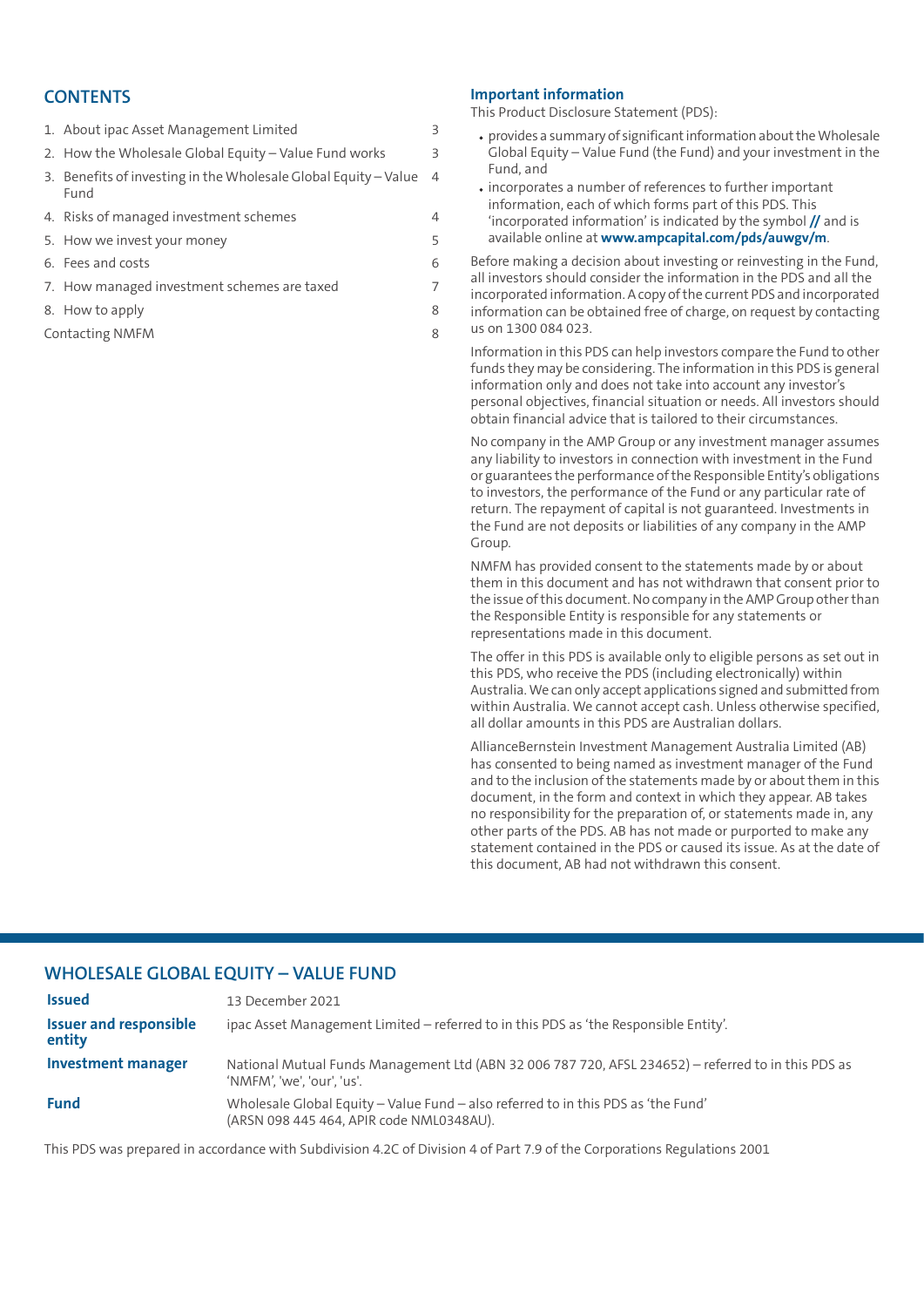### <span id="page-2-0"></span>**1. ABOUT IPAC ASSET MANAGEMENT LIMITED**

ipac Asset Management Limited is the Responsible Entity of the Fund and issuer of the PDS, and is a member of the AMP Group. The Responsible Entity is responsible forthe overall operation ofthe Fund and can be contacted on 1300 084 023.No company in theAMPGroup other than the Responsible Entity is responsible for the preparation and issue of this PDS or for any statements or representations made in this PDS.

NMFM has been appointed by the Responsible Entity as the investment manager of the Fund and under an agreement, also appointed to provide other Fund related services, including responding to investor enquiries. NMFM is also a member of the AMP Group.

#### **NMFM**

As the investment manager, NMFM is responsible for the management and investment of the Fund's assets. Part of its role is to conduct research into and appoint specialist investment managers who undertake investment activities in the underlying assets of the Fund. These managers range from large global firms to boutique managers. NMFM blends the mix ofthese managers to construct a portfoliowith the aim of delivering strong investment outcomes for clients, across a range of single sector and diversified funds. More information about NMFM is available by contacting us on 1300 084 023.

#### **AB**

NMFM as the investment manager for the Fund has appointed AllianceBernstein Investment Management Australia Limited (ABN 58 007 212 606, AFSL 230683) ('AB') as the underlying external manager of the Fund. AB is a subsidiary of AllianceBernstein L.P. and part of the AllianceBernstein group.

AB is the investment manager for the Fund's exposure to global equities through the AB Global Value Equities investment team. AB is responsible for market research, stock selection and the buying and selling in relation to those securities.

AB is a leading global investment management firm that offers high-quality research and diversified investment services to institutional investors, individuals and private wealth in major markets around the world.

<span id="page-2-1"></span>AB manages assets for clients, including mutual funds, pension plans, superannuation schemes, charities, insurance companies, central banks, and governments.

### **2. HOW THE WHOLESALE GLOBAL EQUITY – VALUE FUND WORKS**

### **Investing in a managed investment scheme**

The Fund is a managed investment scheme structured as a unit trust and registered under the Corporations Act <sup>2001</sup> (Cth) (Corporations Act). A managed investment scheme is where investors' money is pooled together to purchase the Fund's assets, and it is the investment manager, not investors, who has day to day control of the Fund. The Fund's constitution, along with the Fund's PDS, the Corporations Act and other relevant laws, sets out the relationship between the Responsible Entity and investors.

### **The value of your investment**

Investors in a managed scheme are issued with 'units', each of which represents a share of the value of the scheme's assets.

The Fund has only one class of units. At its discretion the Responsible Entity may from time to time introduce new classes of units.

Unit prices can rise and fall on a daily basis depending on a number of factors, including the market value of the Fund's assets. Consequently, the value of your investment will vary from time to time.

The value of your investment at any point in time is calculated by multiplying the number of units you hold, by the unit price current at that time. Unit prices are updated regularly online at **[www.ampcapital.com](http://www.ampcapital.com)** and can also be obtained by contacting us.

### **Investing in the Fund**

#### **Who can invest?**

Applications to invest in the Fund through this PDS can be made by individual and joint investors who are 18 years of age or over, and by partnerships, companies, trusts and superannuation funds, who receive the PDS (including electronically) within Australia. We can only accept applications signed and delivered from within Australia, and we reserve the right to refuse or reject an application.

Applications can be made by direct and indirect investors (see below).

#### **Direct investors**

#### **Apply online**

You can complete your application quickly and simply online at **[ampcapital.com/applyonlinetoday](http://www.ampcapital.com/applyonlinetoday)**. Alternatively, you can download a paper copy of the application form at **[www.ampcapital.com](http://www.ampcapital.com)** (go to the Fund page for which you are investing).

A minimum initial investment of \$25,000 must be made.

You can make initial or additional investments via direct deposit, direct debit or cheque. Just follow the instructions when completing your application online, or refer to the payment instructions on the application form.

No units will be issued on the basis of the PDS when it is no longer current.

#### **Indirect investors**

It is possible to gain exposure to the Fund through an investment or reporting service such as a master trust, wrap account, investor directed portfolio service or nominee or custody service. In this PDS, these services are referred to as master trusts or wrap accounts, and the people who invest through them are referred to as indirect investors. If you wish to invest through a master trust or wrap account, please refer to their terms and conditions.

#### **Additional investments**

#### **Direct investors**

To make additional investments, send us an authorised fax or letter detailing your investor number, the additional amount you wish to invest, together with confirmation that the investment monies have been deposited into our account. Alternatively you may use an additional deposit form which can be obtained by contacting us on 131 737.

Each additional investment must be at least \$1,000. Additional units are issued on the terms and conditions set out in the PDS current at the time the application is processed.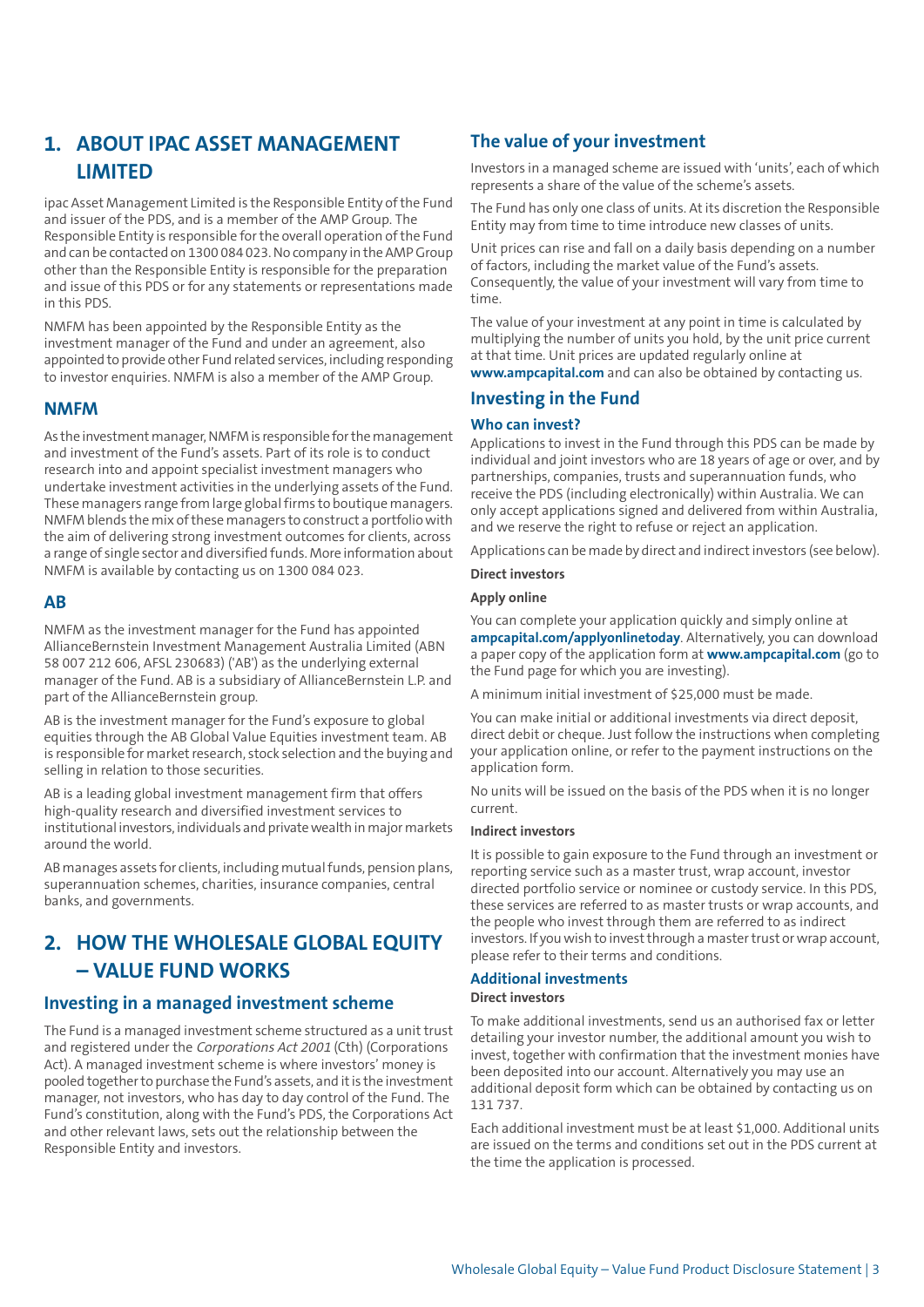As soon as it's reasonably practical, after each investment we will send you a statement setting out details of your investment and your balance. The relevant fees and expenses will apply to all additional investments.

#### **Indirect investors**

If you wish to make additional investments, please contact your master trust or wrap account operator.

### **Accessing your money**

You can submit a withdrawal or switch request in writing, at any time. If your investment is below our current minimum investment of \$25,000 and you wish to make a withdrawal, you may be asked to withdraw your entire investment.

#### **Payment times**

We generally take up to five (5) Melbourne Business Days to process a withdrawal (including a switch). A Business Day for us is any day otherthan Saturday, Sunday or a bank or public holiday in Melbourne, VIC. However, for this Fund the withdrawal period provided for in the Fund's constitution is up to 30 days or longer in certain circumstances. In some circumstances, such aswhen there is a freeze onwithdrawals, investors may not be able to withdraw their funds within the usual period upon request.

### **Distributions**

The distribution period is yearly ending 30 June. Distributions will normally be made within one month after the end of a distribution period and must be made within 60 days, or a soon as possible after the Fund's audit (if any). The amount distributed to each unit holder will be based on the number of units held by the unit holder at the end of the distribution period. You should be aware that although the Fund aims to pay distributions yearly, the amount of each distribution may vary or no distribution may be payable at 30 June.

**// Youshould read the importantinformationabouthowthe Fund works before making a decision. Go to <www.ampcapital.com/pds/auwgv/m> – select 'Incorporated information' from the PDS information menu, and go to 'Distributions', 'Investing in the Fund', 'Accessing your money' and 'Otherimportantinformation'. The material relating to how the Fund works may change between the time when you read this PDS and the day when you acquire the product.**

## <span id="page-3-0"></span>**3. BENEFITS OF INVESTING IN THE WHOLESALE GLOBAL EQUITY – VALUE FUND**

### **Significant features and benefits**

The Fund invests predominantly in international shares chosen for the potential to provide capital growth. The investment strategy for the Fund is to buy shares in companies whose share price appears undervalued relative to long term earnings potential.

In line with the Fund's investment objectives, it is recommended that investors remain in the Fund for at least five years. The Fund suits investors prepared to accept a high level of volatility and risk as a trade-off for returns that might typically be expected to be above those returned by other asset classes over the longer term.

**// You should read the important information about the features and benefits ofthe Fund before making a decision. Go to <www.ampcapital.com/pds/auwgv/m> – select 'Incorporated information' from the PDS information menu, and go to 'Fund features' and 'Other important information'. The material relating to the Fund's features and benefits may change between the timewhen you read this PDS and the day when you acquire the product.**

### <span id="page-3-1"></span>**4. RISKS OF MANAGED INVESTMENT SCHEMES**

#### **All investments carry risk**

Assets with the highest long term returns may also carry the highest level of short term risk, particularly if you do not hold your investment for the minimum suggested investment timeframe. Additionally, different investment strategies may carry different levels of risk, depending on the assets in which a fund invests.

When you invest in a Fund, you should be aware that:

- returns are not guaranteed future returns may differ from past returns, and the level of returns may vary, and
- the value of your investment may vary, and there may be the risk of loss of invested capital.

The value of your investment may also be affected by the Fund-specific risks noted below and by other risks or external factors such as the state of the Australian and world economies, consumer confidence and changes in laws and regulations including tax laws and government policies relating to managed investment schemes.

Other factors such as your age, the length of time you intend to hold your investment, other investments you may hold, and your personal risk tolerance will affect the levels of risk for you as an investor. As the risks noted in this section do not take factors such as these into account, you should consider obtaining appropriate financial advice before making a decision about investing or reinvesting in the Fund.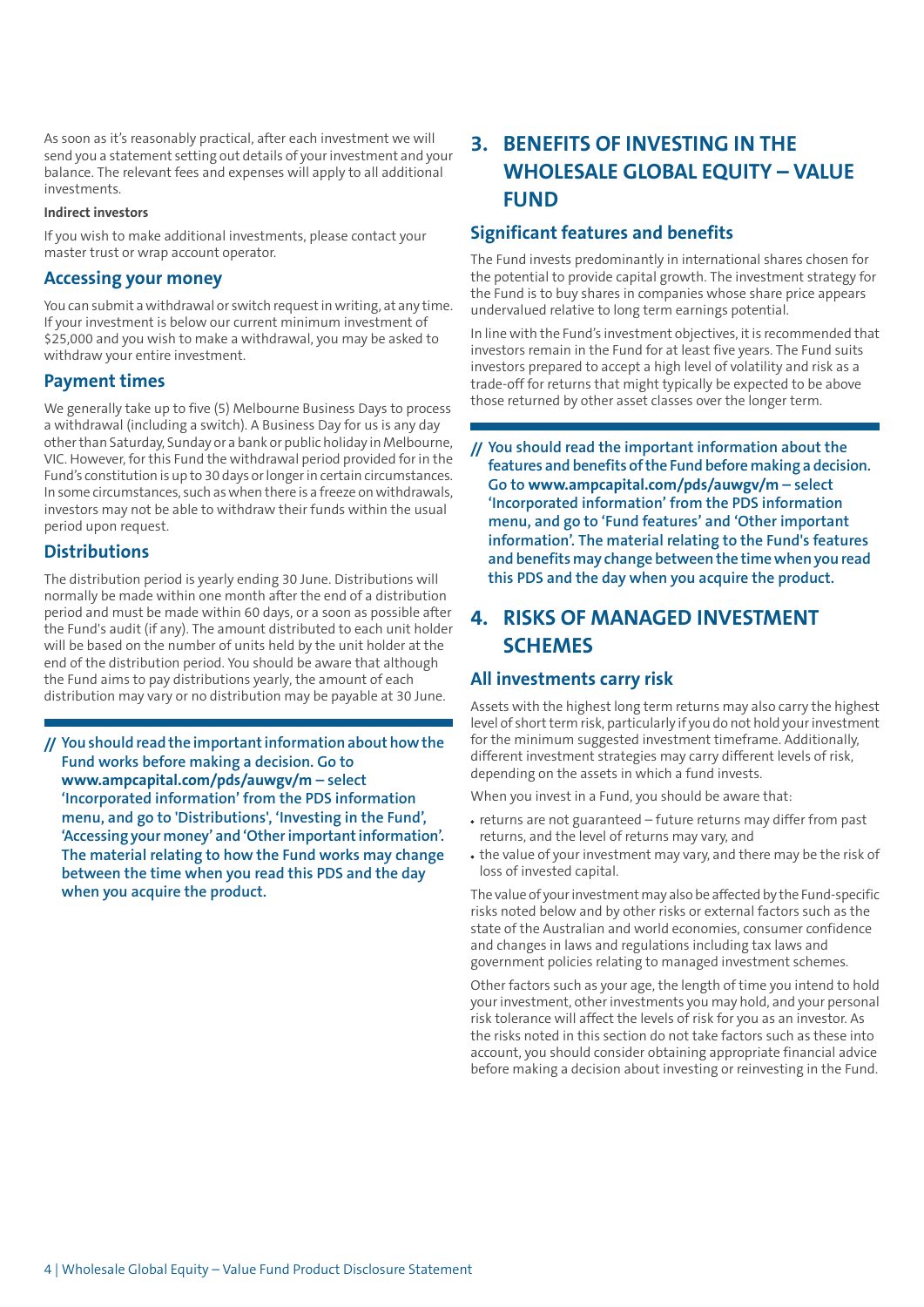### **Risks specific to the Fund**

Risks specific to the Fund may include or be associated with:

- **share market investments** the value of the Fund's investment in listed securities may decrease or be more volatile as a result of adverse share market movements.
- **companies** factors such as management changes may affect a company's performance.
- **investment management** there is a risk that the investment manager will not perform to expectation or factors such as changes to the investment team or a change of investment manager may affect the Fund's performance.
- **derivatives** the use of derivatives may magnify any losses incurred.
- **international investments** including losses related to currency exchange rates, hedging, and changes in the state of the Australian and world economies.
- **securities lending** there is a risk of capital loss, as a result of the borrowerfailing to return the borrowed securities in a timely manner and as a result of market movements that impact collateral.

**// You should read the important information about risks before making a decision. Go to <www.ampcapital.com/pds/auwgv/m> – select 'Incorporated information' from the PDS information menu, and go to 'Risks of investing'. The material relating to risks may change between the time when you read this PDS and the day when you acquire the product.**

### <span id="page-4-0"></span>**5. HOW WE INVEST YOUR MONEY**

#### **The Fund**

The Fund typically holds a diversified portfolio of global stocks in listed companies with characteristics such as a market capitalisation in excess of US\$750 million for developed market countries, US\$200 million for emerging market countries and attractively priced relative to their future earnings power.

The Fund may be suitable forinvestors prepared to accept a high level of volatility and risk as a trade-off for returns that might typically be expected to be above those returned by other asset classes over the longer term.

The portfolio may not suit your particular circumstances. You should speak to your financial adviser to determine which investment portfolio best meets your goals and objectives.

### **Asset allocation**

| Asset class                    | Target | Range    |
|--------------------------------|--------|----------|
| Global equities <sup>(1)</sup> | 100%   | 96-100%  |
| Cash                           | በ%     | $0 - 4%$ |

### **Investment return objective**

To provide investors with long term capital value and to outperform the MSCI World Index ex Australia Index (net dividends reinvested) (benchmark index) in Australian dollars after costs and over rolling five year periods.

### **Suggested minimum investment timeframe**

5 years

### **Summary of risk level**

**Risk band**

| <b>Risk label</b> |  |  |  |
|-------------------|--|--|--|

| Very<br>low | Low | medium | Low to   Medium   Medium   High<br>$\vert$ to high $\vert$ | Verv<br>high |
|-------------|-----|--------|------------------------------------------------------------|--------------|

The Fund's risk band and risk label are based on an estimation that the number of negative annual returns over any 20 year period would be within the range of 6 or greater. Information about the methodology used for calculating the risk level can be obtained by contacting us. This summary is not a complete description ofthe risks of investing in the Fund.

Consequently, before choosing to invest or reinvest in the Fund, you should read the Fund's PDS and incorporated information, and consider factors such as the likely investment return, the risks of investing and your investment timeframe.

We may change the Fund's investment return objective or investment approach, from time to time, if we consider it to be in the best interests of investors. If we do so, we will advise investors.

In section 5 only, the term 'we' refers to the Responsible Entity.

**// You should read the importantinformation about how we invest your money before making a decision. Go to <www.ampcapital.com/pds/auwgv/m> – select 'Incorporated information' from the PDS information menu, and go to 'Fund features'. The material relating to how we invest your money may change between the time when you read this PDS and the day when you acquire the product.**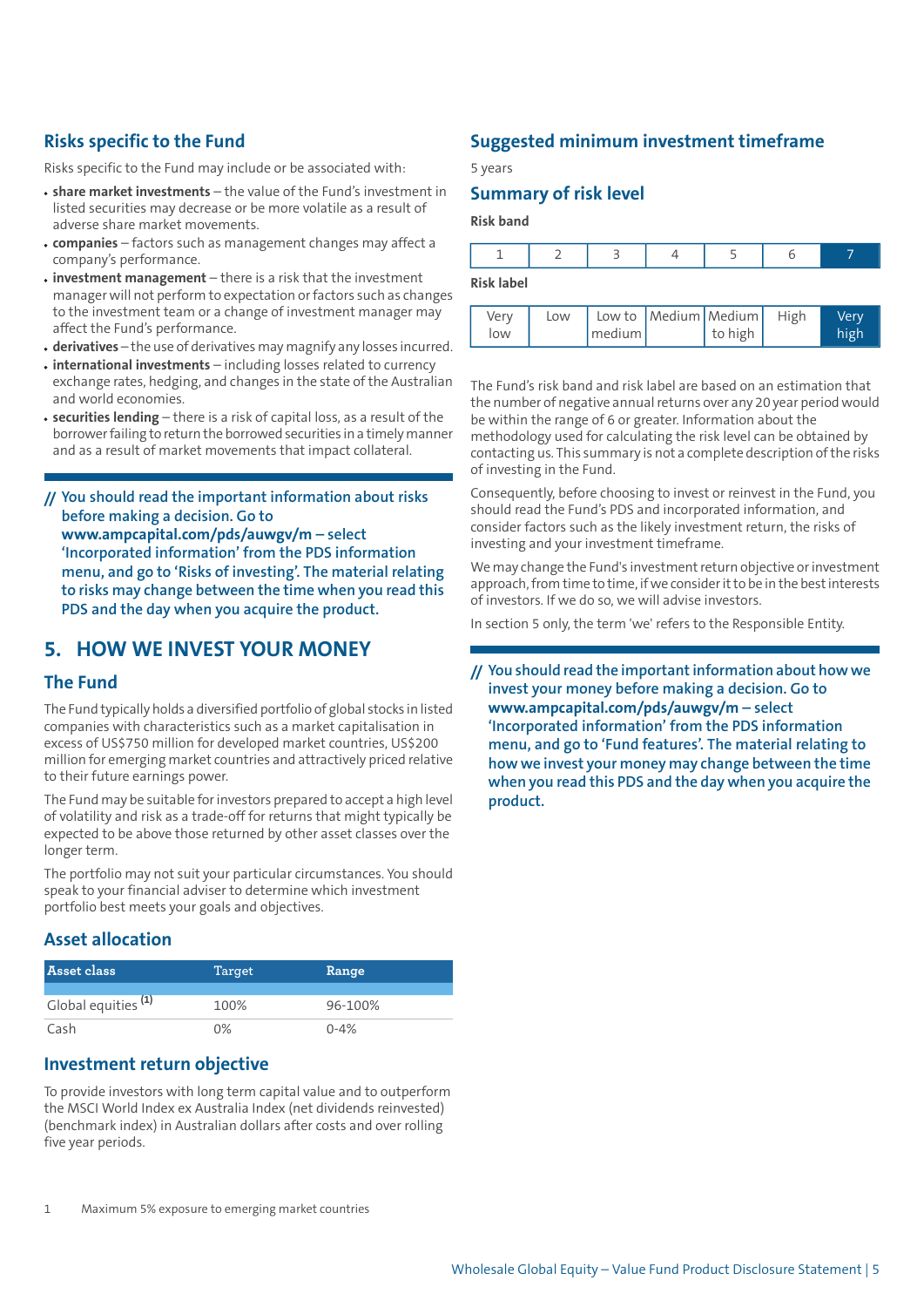### <span id="page-5-0"></span>**6. FEES AND COSTS**

#### **DID YOU KNOW?**

**Small differences in both investment performance and fees and costs can have a substantial impact on your long-term returns. For example,total annualfees and costs of 2% of yourinvestment balance rather than 1% could reduce your final return by up to 20% over a 30 year period (for example, reduce it from \$100,000 to \$80,000).**

**You should considerwhetherfeatures such as superiorinvestment performance or the provision of better member services justify higher fees and costs. You may be able to negotiate to pay lower contribution fees and management costs where applicable. Ask the fund or your financial adviser.**

#### **TO FIND OUT MORE**

If you would like to find out more, or see the impact of fees based on your own circumstances, the **Australian Securities and Investments Commission (ASIC)** website

(**[www.moneysmart.gov.au](http://www.moneysmart.gov.au)**) has a managed funds fee calculator to help you check out different fee options.

#### **Summary of fees**

#### **Overview of fees and costs**

Table 1 provides an overview of the costs of acquiring units in the Fund, and the fees and costs charged in relation to your investment.

These fees may be deducted from your money, from the returns on your investment or from the assets of the managed investment scheme as a whole. For this Fund, these fees are paid out of the Fund's assets, and are reflected in the unit price.

You can use this information to compare the Fund's fees and costs with those of other funds.

Unless otherwise stated, the fees shown in this section are inclusive ofGoods and Services Tax (GST) less Reduced Input Tax Credits (RITCs) or other input tax credits claimable, rounded to two decimal places.

Unless otherwise specified, all dollar amounts are Australian dollars.

#### **Table 1**

| Type of fee or cost                                                       | Amount |
|---------------------------------------------------------------------------|--------|
|                                                                           |        |
| Fees when your money moves in or out of the managed investment<br>product |        |
| Establishment fee                                                         | Nil    |
| Contribution fee                                                          | Nil    |
| Withdrawal fee                                                            | Nil    |
| Exit fee                                                                  | Nil    |
| Management costs <sup>1</sup>                                             |        |

0.99% pa of the Fund's net assets The fees and costs for managing your investment

- 1. Management costs are expressed as a percentage ofthe Fund's net assets. Management costs are made up of a management fee of 0.95% pa, recoverable expenses of 0.04% pa and estimated other indirect costs of 0.00% pa. The sum of these figures may differ to the total management costs, due to rounding. The recoverable expenses are the expenses reimbursed from the Fund in the previous financial year. Refer to the 'Additional explanation of fees and costs' in the 'Incorporated information' for further details.
- 2. Transactional and operational costs and borrowing costs may apply. Refer to 'Additional explanation of fees and costs' in the 'Incorporated information'.
- 3. See Table 2 for an example of the calculation of the management costs.

#### **Important**

Fee amounts shown in this PDS are the fees direct investors are charged when investing through this PDS.

If you are an indirect investor, please contact your financial adviser or platform operator for details of the fee amounts relating to your investment in the Fund.

#### **Payments to your financial adviser**

Fees may be payable to your financial adviser. These fees are additional to the fees noted in Table 1 (refer to the Statement of Advice provided by your adviser).

Client advice fees are only available to direct investors. Indirect investors should contact their master trust or wrap account operator for information about the availability of this arrangement.

Your financial adviser is a valuable resource available to you as they can help you understand how investments work and how to get the most from your investment. Your adviser can also provide advice and guidance about other financial and insurance matters.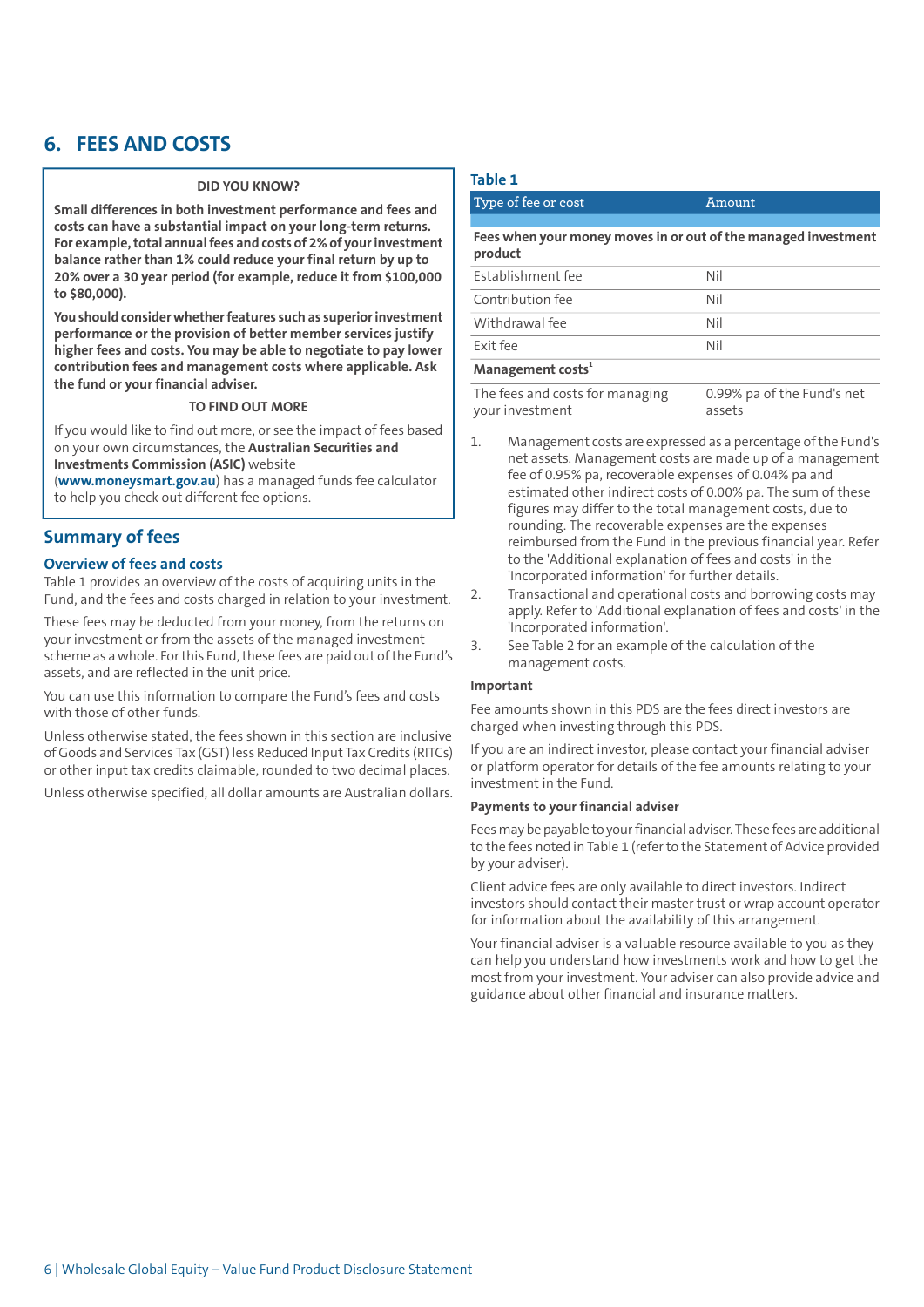### **Changes to fees**

The Responsible Entity may change the fees noted in this PDS at its discretion and without the consent of investors. For example, fees may be increasedwhere increased charges are incurred due to changes to legislation, where increased costs are incurred, if there are significant changes to economic conditions, or if third parties impose or increase processing charges. However, we will give investors 30 days' written notice of any intention of the Responsible Entity to increase the existing fees or introduce performance fees or contribution or withdrawal fees.

### **Example of annual fees and costs**

Table 2 gives an example of how the fees and costs in the Fund can affect your investment over a one year period. You should use this table to compare this product with other managed investment products. The fees and costs shown in this table are an example only and are not additional to the fees and costs described in Table 1.

#### **Table 2**

| Example – Wholesale<br>Global Equity - Value<br>Fund |                                         | Balance of \$50,000 with a contribution of<br>\$5,000 during the year                                                                                                                                                                                               |
|------------------------------------------------------|-----------------------------------------|---------------------------------------------------------------------------------------------------------------------------------------------------------------------------------------------------------------------------------------------------------------------|
| Contribution Nil<br>fees                             |                                         | For every additional \$5,000 you put in, you<br>will be charged \$0.                                                                                                                                                                                                |
| Plus<br>Management pa of<br>costs <sup>1</sup>       | 0.99%<br>the<br>Fund's<br>net<br>assets | And, for every \$50,000 you have in the Fund<br>you will be charged \$495 <sup>2</sup> each year.                                                                                                                                                                   |
| <b>Equals</b><br>Cost of the<br>Fund <sup>3</sup>    |                                         | If you had an investment of \$50,000 at the<br>beginning of the year and you put in an<br>additional \$5,000 during that year, you would<br>be charged a fee of:<br>$$495^2$<br>What it costs you will depend on the fund you<br>choose and the fees you negotiate. |

- 1. Refer to Table 1 for the components of the management costs.
- 2. This cost does not include the management costs charged on the additional \$5,000 investment. The additional management costs would be \$49.50 if you had invested the \$5,000 for a full 12 months.
- 3. This cost does notinclude any advice fees paid to yourfinancial adviser.

**// You should read the importantinformation aboutfees and other costs before making a decision. Go to <www.ampcapital.com/pds/auwgv/m> – select 'Incorporated information' from the PDS information menu, and go to 'Fees and costs'. The material relating to fees and other costs may change between the time when you read this PDS and the day when you acquire the product.**

### <span id="page-6-0"></span>**7. HOW MANAGED INVESTMENT SCHEMES ARE TAXED**

Investing in a managed investment scheme is likely to have tax consequences forinvestors.Generally,managed investment schemes do not pay tax on behalf of investors in the scheme, and investors are assessed for tax on the net income generated by their investment in the scheme.

You are strongly advised to seek professional taxation advice before you invest or deal with your investment, as the taxation treatment of your investment will be specific to your circumstances and to the nature of your investment.

**// You should read the importantinformation abouttaxation before making a decision. Go to <www.ampcapital.com/pds/auwgv/m>–select'Incorporated information' from the PDS information menu, and go to 'Taxation'. The material relating to taxation may change between the time when you read this PDS and the day when you acquire the product.**